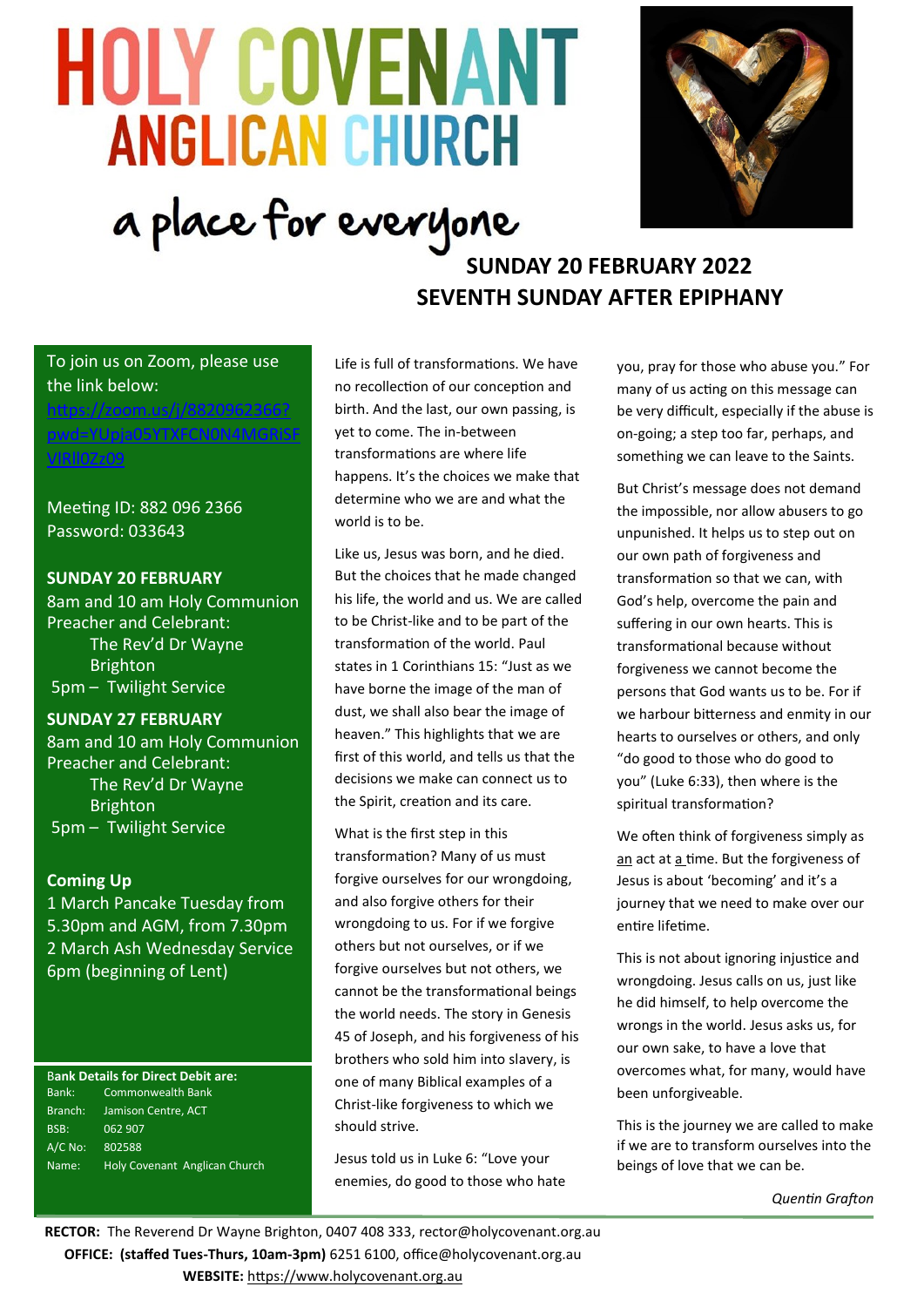#### **Lenten Study—Ways We've Known Jesus**

Have you noticed how your understanding of Jesus has changed over the years?

As we grow and our needs change, the way we think about and engage with God can and does shift, even when Christ is the same yesterday, today and forever. Sometimes we might need a big God who meets us as Saviour and Lord. Other times we encounter someone more intimately as a Friend or Teacher. Sometimes what matters is God's direction as Way or Presence. However we have encountered God, there is always more to discover.

Beginning March 3rd, Wayne will lead a small group online using Diana Butler Bass' book *Freeing Jesus: rediscovering Jesus as friend, teacher, saviour, lord, way and presence* as our conversation guide. Let him know you'd be interest by SMS or email. The book is available in hardcopy only for between \$35 and \$45.

[https://www.google.com/url?sa=i&url=https%3A%](https://www.google.com/url?sa=i&url=https%3A%2F%2Fwww.amazon.com.au%2FFreeing-Jesus-Rediscovering-Teacher-Presence%2Fdp%2F0062659529&psig=AOvVaw3L4Utp_FPVKDgG6C1e7DBB&ust=1640215112941000&source=images&cd=vfe&ved=0CAgQjRxqFwoTCKjd5PGD9vQCFQAAAAAdAAAAABAD) [2F%2Fwww.amazon.com.au%2FFreeing](https://www.google.com/url?sa=i&url=https%3A%2F%2Fwww.amazon.com.au%2FFreeing-Jesus-Rediscovering-Teacher-Presence%2Fdp%2F0062659529&psig=AOvVaw3L4Utp_FPVKDgG6C1e7DBB&ust=1640215112941000&source=images&cd=vfe&ved=0CAgQjRxqFwoTCKjd5PGD9vQCFQAAAAAdAAAAABAD)-Jesus-[…] [e=images&cd=vfe&ved=0CAgQjRxqFwoTCKjd5PGD](https://www.google.com/url?sa=i&url=https%3A%2F%2Fwww.amazon.com.au%2FFreeing-Jesus-Rediscovering-Teacher-Presence%2Fdp%2F0062659529&psig=AOvVaw3L4Utp_FPVKDgG6C1e7DBB&ust=1640215112941000&source=images&cd=vfe&ved=0CAgQjRxqFwoTCKjd5PGD9vQCFQAAAAAdAAAAABAD) [9vQCFQAAAAAdAAAAABAD](https://www.google.com/url?sa=i&url=https%3A%2F%2Fwww.amazon.com.au%2FFreeing-Jesus-Rediscovering-Teacher-Presence%2Fdp%2F0062659529&psig=AOvVaw3L4Utp_FPVKDgG6C1e7DBB&ust=1640215112941000&source=images&cd=vfe&ved=0CAgQjRxqFwoTCKjd5PGD9vQCFQAAAAAdAAAAABAD)





REDISCOVERING JESUS AS FRIEND, TEACHER, SAVIOR, LORD, WAY, and PRESENCE

**20th Feb, John Knight Park, 11.30am**

**What to bring:**  BYO picnic lunch, outdoor games, sun protection

Come and join in on the fun!



#### **Exploring Faith Matters - returning in March**

Exploring Faith Matters or EFM for short, is a program of theological reading and reflection in a learning community. A group meets at Holy Covenant on Thursday evenings beginning in early March. Participants read and reflect on the text of the Old Testament, New Testament, History of Christianity and Christian Ethics. An information evening will be held on Thurs 10 March at 7:30pm in the Rainbow Centre. More information is available from the [EFM web](https://www.efmaustralia.org/)[site,](https://www.efmaustralia.org/) or phone Merri Bacon on 6251 1110 or email merri.bacon@bigpond.com . RSVP for the information night by 6 March, so that numbers can be managed for COVID restrictions.

#### **Save the date!**

There's so much planned for our church family for this year. Have you got these dates in your diary?

Pancake night & AGM: 1 March

HCNM Trash & Treasure: 19 March

Palm Sunday: 10 April

Holy Week:11-17 April

Pentecost: 5 June

Parish Dinner: 30 July

Blessing of the Pets: 2 October

Parish Retreat:21-23 October

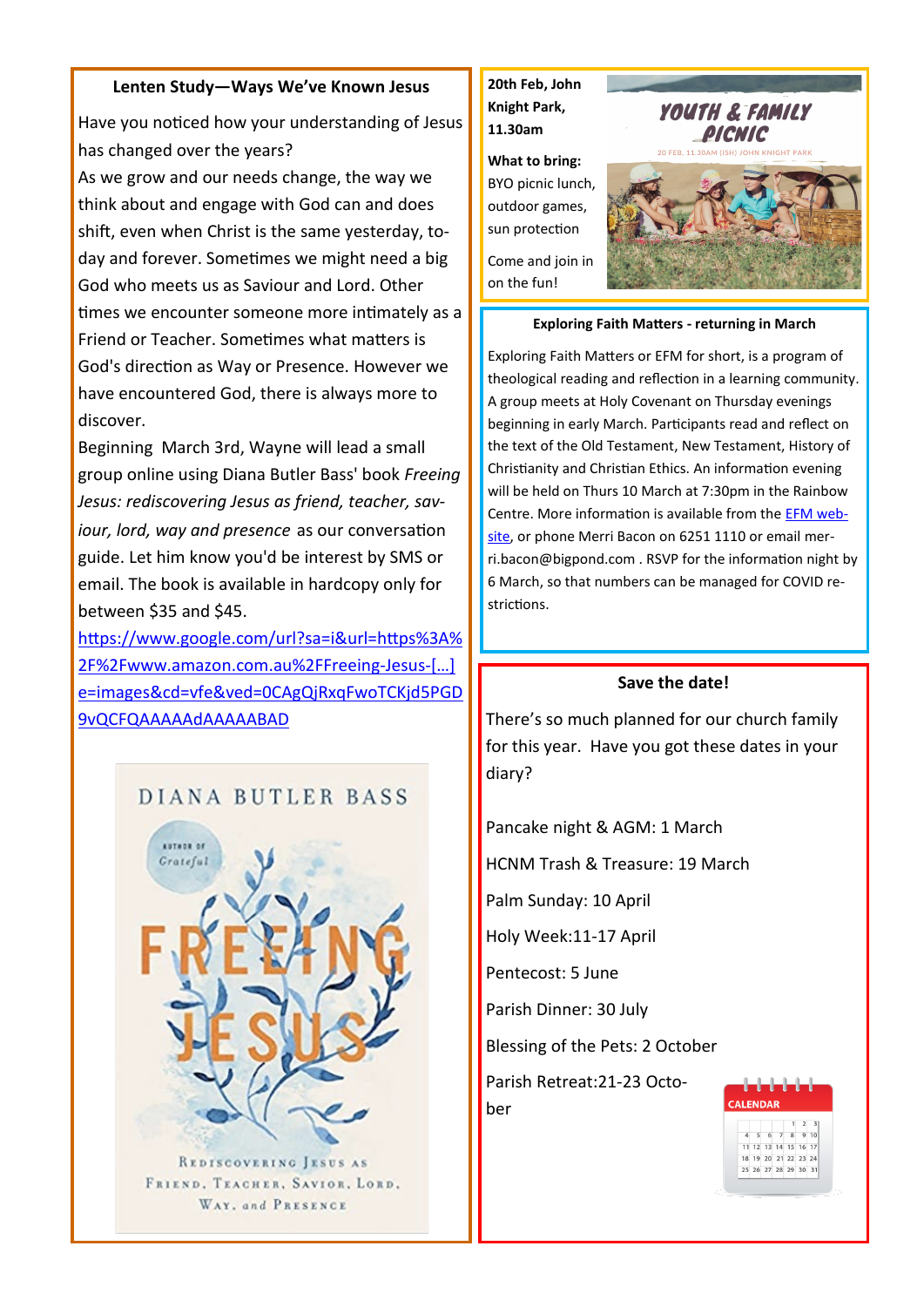

**A helpful call**

Three weeks ago, St John's Care received a phone call from a concerned mother of

one of our clients. She said that she was really worried about T as he was experiencing side effects from long Covid. Mum lives in WA and can't get to see him.

I was aware of this challenge as I had been advocating for some time on her son's behalf with Centrelink as we tried to arrange a Health Care Card for him. Centrelink were having problems processing his application and he was still waiting on the card.

Because he did not have his card, T couldn't afford to have his medical condition treated. He had developed further complications and was now quite unwell both physically and mentally.

When I contacted T, he was extremely upset, explaining that he had no one to ask for help apart from SJC. He was starving and had no money for food or petrol. He also wouldn't have been able to drive in his current condition because he was so sick. Additionally, he had no credit on his phone so was unable to contact us, or anyone, for assistance.

I quickly realised that T was going downhill fast and needed immediate help. I organised a food hamper and drove out to his house.

It made such a difference to T to have us visit him at home. His spirits were immediately buoyed when we gave him the food hamper. We were also able to provide some credit for his phone and credit for his prescriptions, which he needed to help manage his pain.

Unfortunately, though, we still faced a problem with how T's mental health and current medical condition were being dealt with - and Centrelink's inability to process these or his Health Care Card.

On my return to the Centre, I called and spoke with a Centrelink support officer who helped me with obtaining an initial appointment for T. I told them that he wasn't able to work, had no money to pay his bills and had been going without food for some time.

The following week T came to SJC for some more food and to have a chat. He told me that he had received a two-week payment from Centrelink so was able to pay his rent - in which he was behind. He also mentioned that his health care card had been processed and was in the mail. He said he had immediately felt better after the Centrelink appointment and felt like he was moving forward rather than being stuck in a dark hole.

The value of collaborating with other services is immeasurable. As we have seen with T's situation, it can save lives.

It is our aim at SJC to work together with other services to achieve the best outcome for the people attending the Centre. As they say, if we all work together, the more we are able to achieve, the greater the outcome.

Part of my job here is to refer people onto other services and organisations who can help with individual needs. By referring T to other organisations, another SJC client was assisted in the

best possible way.

T was so grateful to everyone at SJC for the part they played, as he works hard towards his recovery. He has expressed that he would one day like to be able to give back and assist others to help them as he has been helped.

**Items required:** juice boxes, powdered milk, children's toothbrushes, and pasta meals

#### **Song notes bigger than themselves**

*Oh, the love of my lord is the essence of all that I love here on earth. all the beauty I see he has given to me and his giving is gentle and silent. (White)*

The little flock of yellow rump finches were having the time of their life in the birdbath. You could tell by watching them that they were happy and full of joy as they splashed, flittered and sang, their little beaks open wide letting out song notes bigger than themselves. It was such a delight to watch and I thought how content they were in their life, how happy and I like to think, so loved by God their creator. I paused, I breathed lightly, a broad smile crossed my face as I thought of our God who gives us such moments for our enjoyment, why? because he loves us. That deep sense of his love not only makes me feel a 'fire within,' but drives me to love others. Susan-Joy wrote in her book, *Sacred in the Sharing*: "God is present, always thinking, I love you, I love you, I love you." Let us love each other from now on and forever.

Let the peace of Christ dwell in your heart.

*Anne, servant of the Lord.*



Ah, what joy!

#### **Thank you**

To the volunteers who assisted in making Brianna Smith's funeral happen.

#### **Sunday's Flowers**

The flowers in the Worship Centre this week are in memory of Brianna.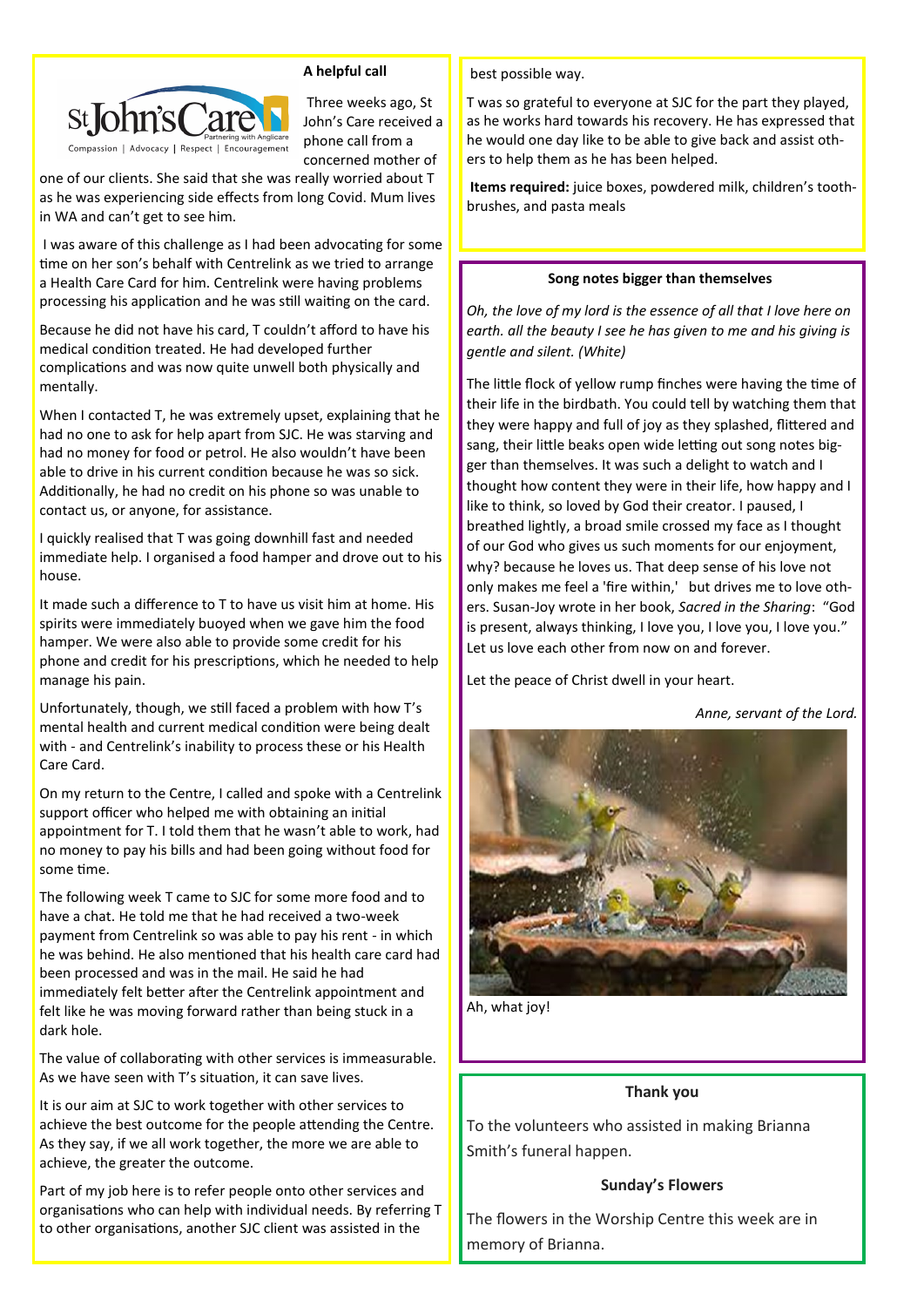### **Wendy's Ordination**

Please join us in celebrating with Wendy Robertson on the occasion of her ordination.

Details of the events on the day are below.

If you are interested in being part of a car pool or bus hire for the trip to Goulburn, please contact the office and we can add you to the list. Bus hire will come at a cost yet to be determined, and we will need a driver. Car pooling if you are able, please make a contribution to your driver's fuel costs.



#### **Wendy's Ordination to the Diaconate**

11am Saturday 26 February 2022 **St Saviour's Cathedral** 170 Bourke St Goulburn  $and/or$ 3pm Party at Holy Covenant Anglican Church

> Please RSVP for catering purposes 0421 792 614 suepaice3@gmail.com

#### **Prayers for Claire Whelband**

Claire's family are very thankful for your prayers. At 5.5 months of age, she is now the size of a large newborn baby. Claire has an extreme case of reflux, and is high risk for developing an

oral aversion. The family are very keen to avoid Claire having an abdominal feeding tube.



If you could focus your prayers around Claire's feeding, the family would be most grateful.

# **Exciting Learning Opportunity!**

Now that school's back, is it time for you to try learning something new? Maybe it's to get more involved in the community? Then why not combine both by enrolling in a Clinical Pastoral Education (CPE) Introductory Course.

This 5 day course is a great way to get a feel for pastoral and spiritual care and includes topics such as: What is Pastoral/ Spiritual Care; empathy, grief and loss, spiritual reflection and self-care. It runs on 5 Wednesdays from Mar 2 to Mar 30, 9-5pm in Queanbeyan and costs \$400. It is followed by a longer CPE unit for those interested in more indepth training in spiritual care. Enrolments close soon.

Please contact Susanne Schmidt for enrolment on 0431 243 486 or at susannecpe@gmail.com

#### **Volunteering at Holy Covenant**

Churches really don't function without volunteers. And here at Holy Covenant, we have over 90 volunteer roles available. Over time, we are going to explore those roles and what's involved in them. Maybe there's a new role waiting for you?

#### **Sidesperson**

The sidesperson assists the sanctuary party at worship or other services such as weddings, funerals and baptisms, by greet and assisting members and guests.

Time required: approximately 2 hours per service.

#### *Requirements:*

- Be dressed appropriately and fit for the occasion
- Arrive at least 20 minutes before the service to ensure its effective and efficient conduct
- Be consistently polite, respectful and warm to members and guests, refraining from inappropriate speech or behaviour
- Be capable of following instructions from the sanctuary team
- Work collaboratively and respectfully with members of the sanctuary team and all who play supportive roles